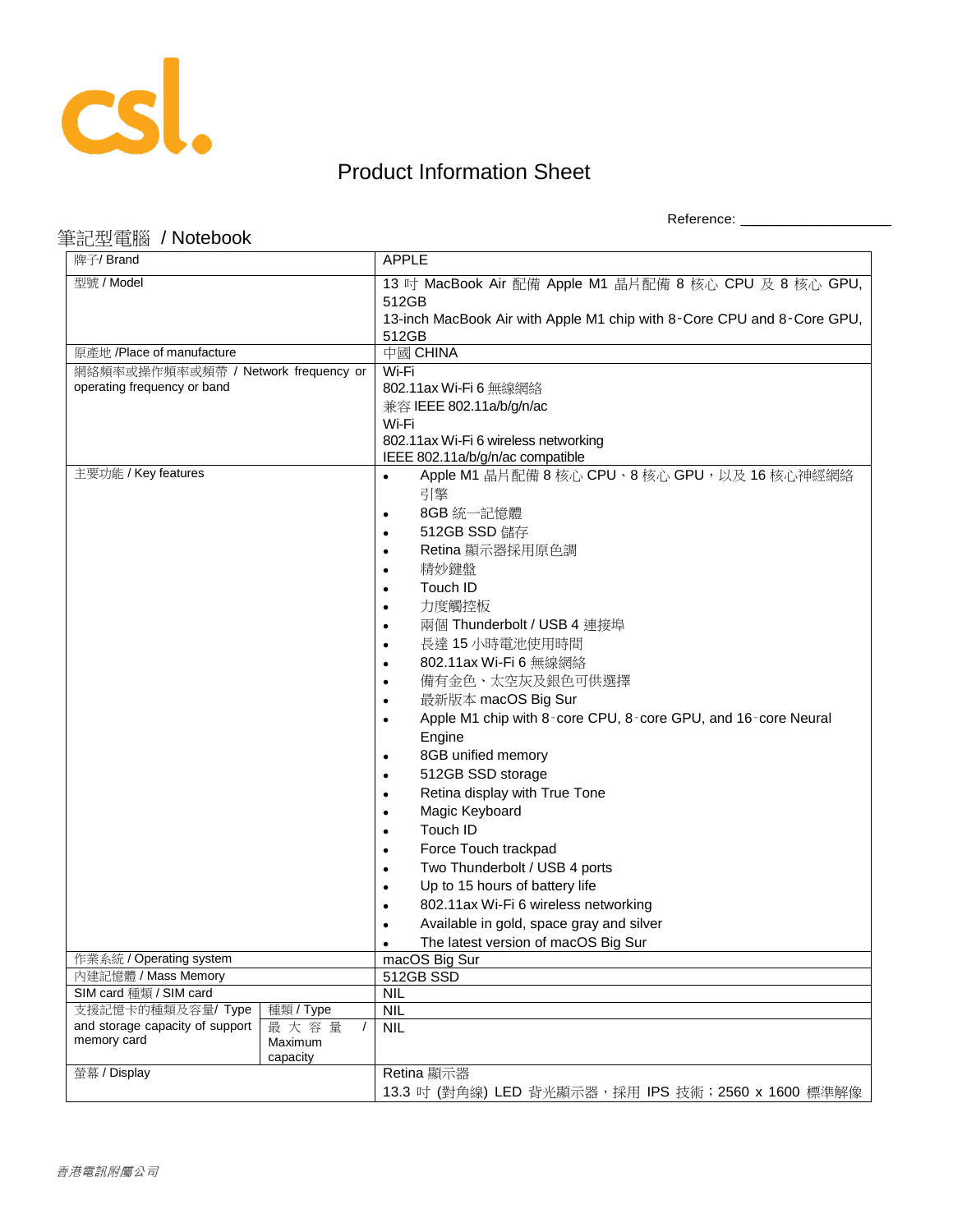

|                                                  | 度,227 ppi,支援千萬種顏色                                                                 |
|--------------------------------------------------|-----------------------------------------------------------------------------------|
|                                                  | 支援按比例縮放的解像度:                                                                      |
|                                                  | 1680 x 1050                                                                       |
|                                                  | 1440 x 900                                                                        |
|                                                  | 1024 x 640                                                                        |
|                                                  | 400 尼特亮度                                                                          |
|                                                  | 寬廣色域 (P3)                                                                         |
|                                                  | 原色調技術                                                                             |
|                                                  | Retina display                                                                    |
|                                                  | 13.3-inch (diagonal) LED-backlit display with IPS technology; 2560-by-1600        |
|                                                  | native resolution at 227 pixels per inch with support for millions of colors      |
|                                                  | Supported scaled resolutions:                                                     |
|                                                  | 1680 by 1050                                                                      |
|                                                  | 1440 by 900                                                                       |
|                                                  | 1024 by 640                                                                       |
|                                                  | 400 nits brightness                                                               |
|                                                  | Wide color (P3)                                                                   |
|                                                  | True Tone technology                                                              |
| 數據傳輸/網絡連接制式 /Data transfer/network               | Wi-Fi                                                                             |
| connectivity protocol                            | 802.11ax Wi-Fi 6 無線網絡;兼容 IEEE 802.11a/b/g/n/ac                                    |
|                                                  | 藍牙                                                                                |
|                                                  | 藍牙5.0無線技術                                                                         |
|                                                  | Wi-Fi                                                                             |
|                                                  | 802.11ax Wi-Fi 6 wireless networking; IEEE 802.11a/b/g/n/ac compatible            |
|                                                  | <b>Bluetooth</b>                                                                  |
|                                                  | Bluetooth 5.0 wireless technology                                                 |
| 以像數列出的該相機鏡頭解像度(如裝置具備內置相                          | 720p FaceTime HD 鏡頭                                                               |
| 機) / Resolution of the camera in terms of pixels | 720p FaceTime HD camera                                                           |
| (where the device has a built-in camera)         |                                                                                   |
| 配套 / Packaging List                              | 1 x 13 吋 MacBook Air                                                              |
|                                                  | 1 x 30W USB-C 電源轉換器                                                               |
|                                                  | 1 x USB-C 充電線 (2 米)                                                               |
|                                                  | 1 x 13-inch MacBook Air                                                           |
|                                                  | 1 x 30W USB-C Power Adapter                                                       |
|                                                  | 1 x USB-C Charge Cable (2 m)                                                      |
| 產品價格/Price                                       | 請參照銷售備忘錄/發票                                                                       |
|                                                  | As per Sales Memo/Invoice                                                         |
| 附加費 / Additional Delivery Charge                 | 指定地區/地址(如離島)有可能需付額外送貨附加費                                                          |
|                                                  | Additional delivery charge may be added for specific area/ location (e.g.         |
|                                                  | outlying island)                                                                  |
| 保修人身份 / Identity of repair service provider      | <b>APPLE</b>                                                                      |
| 保修地址 / Repair service address                    | APPLE STORE (Genius Bar online reservation required 天才吧需先網上預約)                    |
|                                                  | https://www.apple.com/hk/retail/geniusbar/                                        |
|                                                  | 注意:如不能開機或開機畫面停頓, Apple Store 不提供維修, 客戶需前往其他授權維修                                   |
|                                                  | 中心                                                                                |
|                                                  | Notice : For no power on or display frozen symptom, customer needs to visit other |
|                                                  | authorised service providers instead of Apple Store.                              |
|                                                  | 國際金融中心商場, 香港中環金融街 8號                                                              |
|                                                  | International Finance Centre, 8 Finance Street, Central<br>電話 Tel : 39721500      |
|                                                  | 星期一至星期日 Mon - Sun: 10:00 - 21:00                                                  |
|                                                  | 希慎廣場, 銅鑼灣軒尼詩道 500號                                                                |
|                                                  | Hysan Place, 500 Hennessy Road, Causeway Bay                                      |
|                                                  |                                                                                   |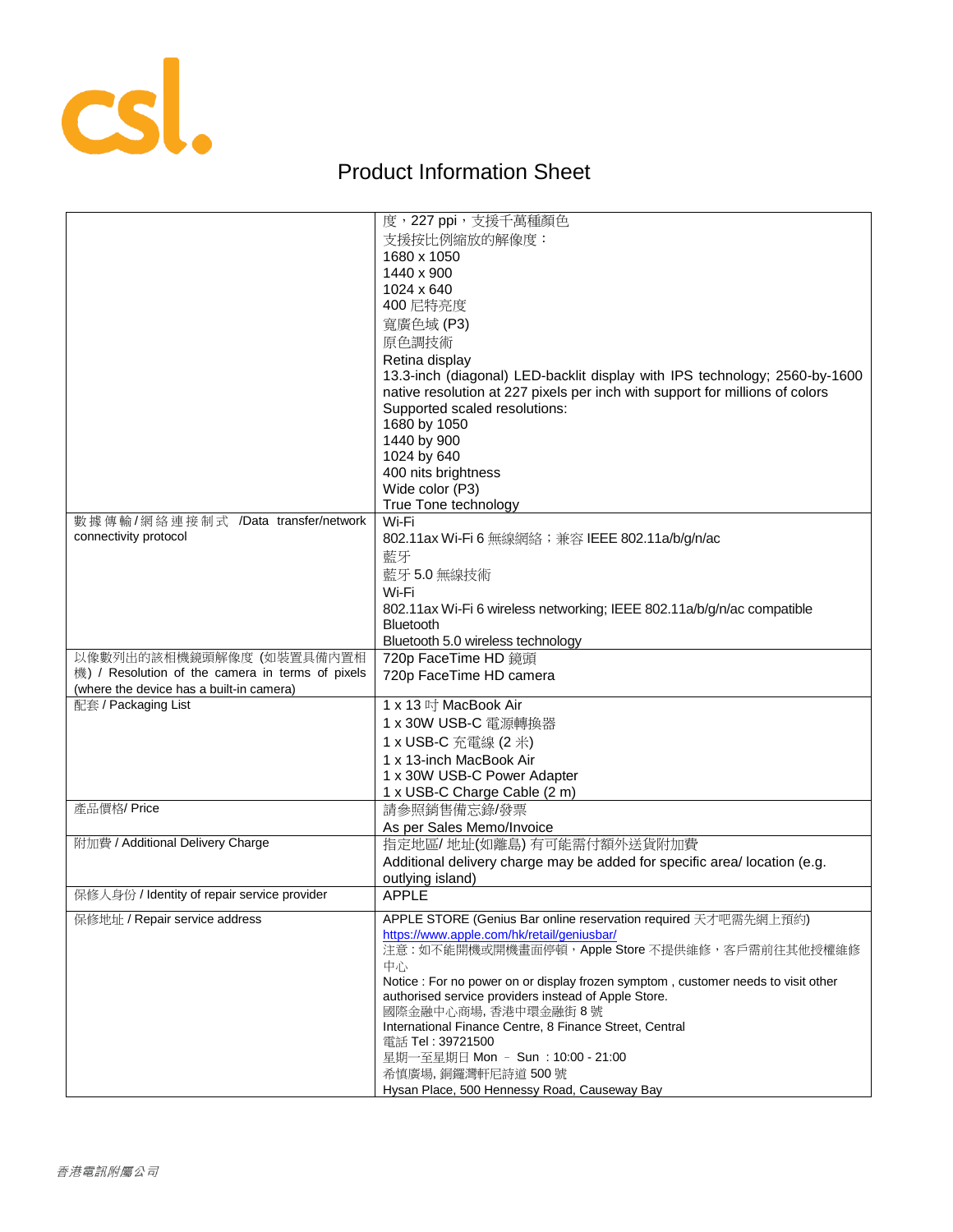

|                        | 電話 Tel: 39793100                                                              |
|------------------------|-------------------------------------------------------------------------------|
|                        | 星期一至星期四,星期日 Mon - Thu , Sun : 10:00 - 22:00                                   |
|                        | 星期五,星期六 Fri, Sat: 10:00 - 23:00                                               |
|                        | 廣東道 100號,尖沙咀                                                                  |
|                        | Canton Road 100, Tsim Sha Tsui                                                |
|                        | 電話 Tel: 39798800                                                              |
|                        | 星期一至星期日 Mon - Sun : 10:00 - 22:00                                             |
|                        | 又一城,九龍塘達之路 80號                                                                |
|                        | Festival Walk, 80 Tat Chee Avenue                                             |
|                        | 電話 Tel: 39793600                                                              |
|                        | 星期一至星期日 Mon - Sun : 10:00 - 21:00                                             |
|                        | apm Hong Kong 觀塘道 418 號                                                       |
|                        | apm Hong Kong 418 Kwun Tong Road                                              |
|                        | 電話 Tel: 35728900                                                              |
|                        | 星期一至星期日 Mon - Sun : 11:00 - 23:00                                             |
|                        | 沙田正街 18號 新城市廣場                                                                |
|                        | New Town Plaza 18 Sha Tin Centre Street Sha Tin, Hong Kong                    |
|                        | 電話 Tel: 38997800                                                              |
|                        | 星期一至星期日 Mon - Sun : 10:00 - 22:00                                             |
|                        |                                                                               |
|                        | 授權維修中心 Authorised Service Provider:                                           |
|                        | 電訊首科有限公司 TELECOM SERVICE ONE LIMITED                                          |
|                        | (Online reservation required 需網上預約服務)                                         |
|                        | http://www.telecomdigital.cc/iphone_maintenance_01.htm                        |
|                        | 九龍旺角西洋菜南街 2A 至 2H 號銀城廣場 12 樓 01-03 室                                          |
|                        | Unit 01-03, 12/F, Ginza Plaza, 2A-2H Sai Yeung Choi Street, Mong Kok, Kowloon |
|                        | 電話 Tel: 23323020                                                              |
|                        | 星期一至星期六 Mon - Sat: 11:00 - 20:00                                              |
|                        | 星期日及公眾假期休息 Close on Sunday and Public Holidays                                |
|                        | 授權維修中心 Authorised Service Provider :                                          |
|                        | 華風電腦有限公司 WAH FUNG COMPUTER SERVICES LTD                                       |
|                        | (Online reservation required 需網上預約服務)                                         |
|                        | http://ebooking.applewf.com/ebooking.php                                      |
|                        | 九龍觀塘鴻圖道 26號威登中心 9樓 901室                                                       |
|                        | Unit 901, 9/F, Westin Centre, 26, Hung To Road, Kwun Tong, Kowloon            |
|                        | 電話 Tel: 28078156                                                              |
|                        | 星期一至星期六 Mon - Sat: 10:00 - 19:00                                              |
|                        | 星期日及公眾假期休息 Close on Sunday and Public Holidays                                |
|                        | 授權維修中心 Authorised Service Provider :                                          |
|                        | 信港電腦有限公司 SENCO-MASSLINK TECHNOLOGY LIMITED                                    |
|                        | (Online reservation required 需網上預約服務)                                         |
|                        | http://www.sencohk.com/SencoWebsite/Page?pid=96                               |
|                        | 香港北角英皇道 101 號,成報大廈 2 樓                                                        |
|                        | 2/F, Sing Pao Building, 101 King's Road, North Point, Hong Kong               |
|                        | 電話 Tel: 2511 5760                                                             |
|                        | 星期一至星期四 Mon - Thu: 09:00 - 18:00                                              |
|                        | 星期五 Fri: 09:00 - 18:30                                                        |
|                        | 星期六、日及公眾假期休息 Close on Saturday, Sunday and Public Holidays                    |
|                        |                                                                               |
|                        | 最新維修資料請瀏覽 Browse here for latest service info                                 |
|                        | https://locate.apple.com/hk/zh                                                |
|                        | https://locate.apple.com/hk/en                                                |
| 換貨政策 / Exchange policy | 條款及細則 Terms and Conditions                                                    |
|                        | (a) Customers shall visit Apple authorized service providers for Macbook      |
|                        | repair service.                                                               |
|                        | 客戶如需維修 Macbook 請往 Apple 授權維修中心。                                               |
|                        |                                                                               |
|                        | (b) Customers who purchase Macbook, shall check the handset                   |